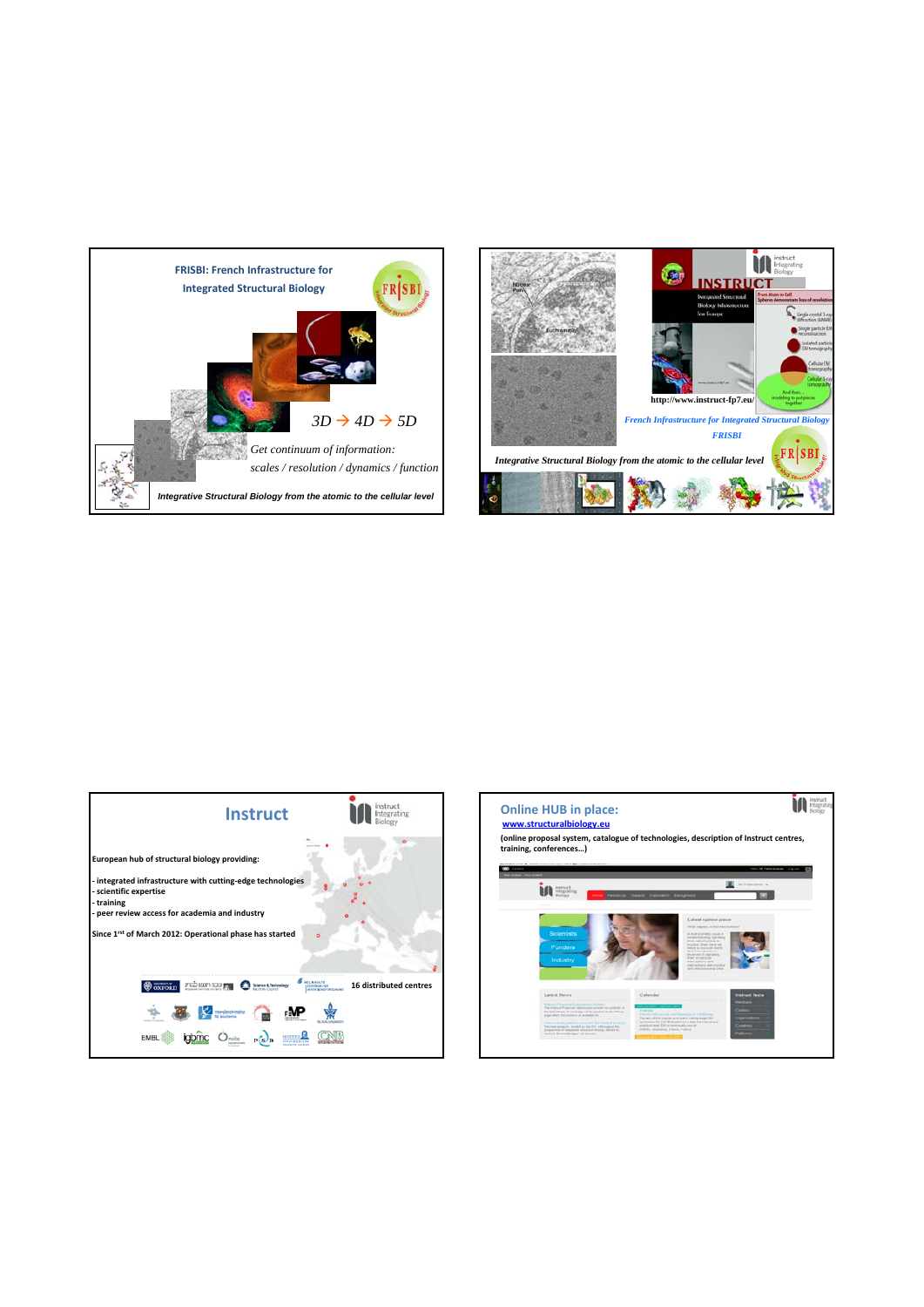





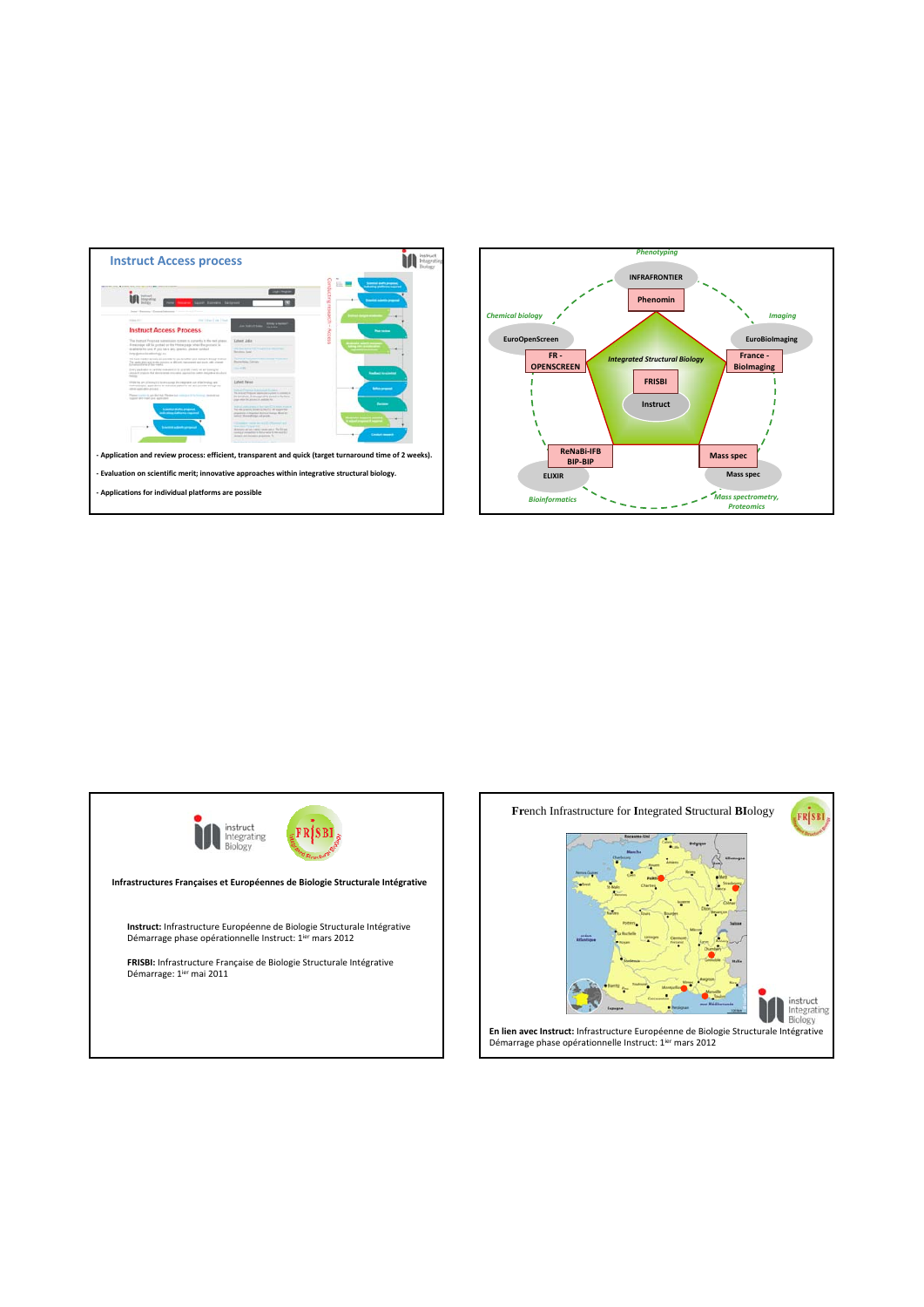

# **Fr**ench Infrastructure for **I**ntegrated **S**tructural **BI**ology FRISBI **Organisation: - Démarrage: 1ier mai 2011 - Signature de la convention ANR: avril 2012 - Ouverture à projets: depuis avril 2012 (annoncé lors du GTBio) - Sélection de projet: via les comités des nœuds (national) ou Instruct (europ.) - Executive committee: en place (1 représentant de chacun des 5 centres)**

- **Comité SAB et steering committee: en place**
- **Site web: http://www.frisbi.eu**

# **Fr**ench Infrastructure for **I**ntegrated **S**tructural **BI**ology

**Strategic aims of the infrastructure:**

**- be at the forefront 3D analysis, imaging, bioinformatics & integrative cellular structural biology**

**- promote recruitment of new research teams for integrated structural biology**

**- provide access to state-of-the-art integrated structural biology infrastructures and expertise - define & use data standards for storage and integrated analysis of structural information**

**- stimulate exchange and co-development with industrial partners**

**- organise training and dissemination of expertise**

**- develop innovations in the field of biomedical targets involved in human diseases** 



**Benefits to the scientific community:**

### **- Project-based access & training**

**to state-of-the-art European structural biology infrastructures and expertise**  for the national and European scientific community **http://www.structural** 

**of the next-generation structural biology technologies and procedures**

### **- Interactions**

- **Development**

FRJSBI

**between structural, molecular and cellular biology communities**

### **- Industrial partnerships**

**co-developments in electron & optical microscopy, crystallography, computing (FEI, Leica, NatX-ray, Xenocs, Bruker,…)**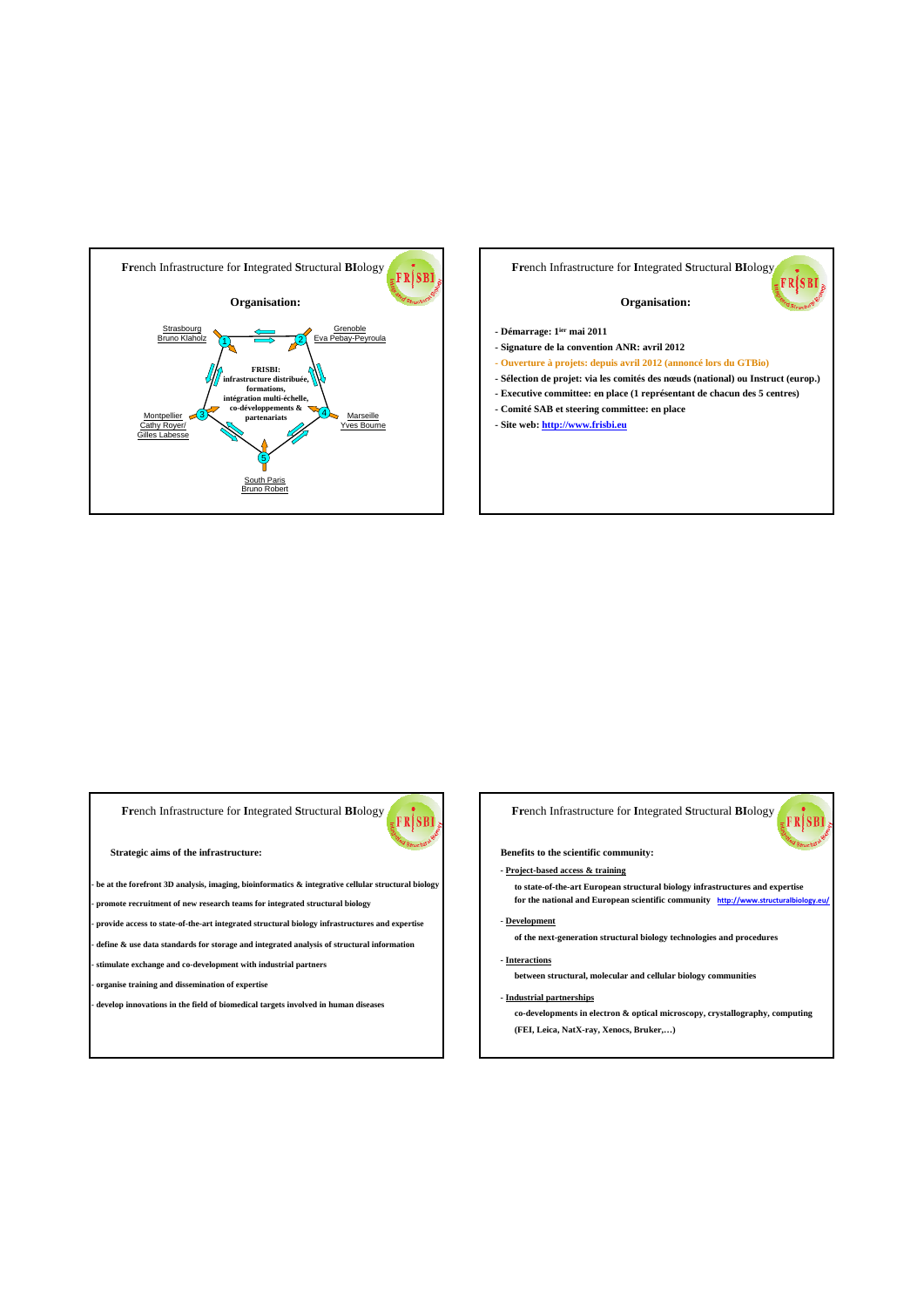





**Examples where integrative approaches have allowed key advances**

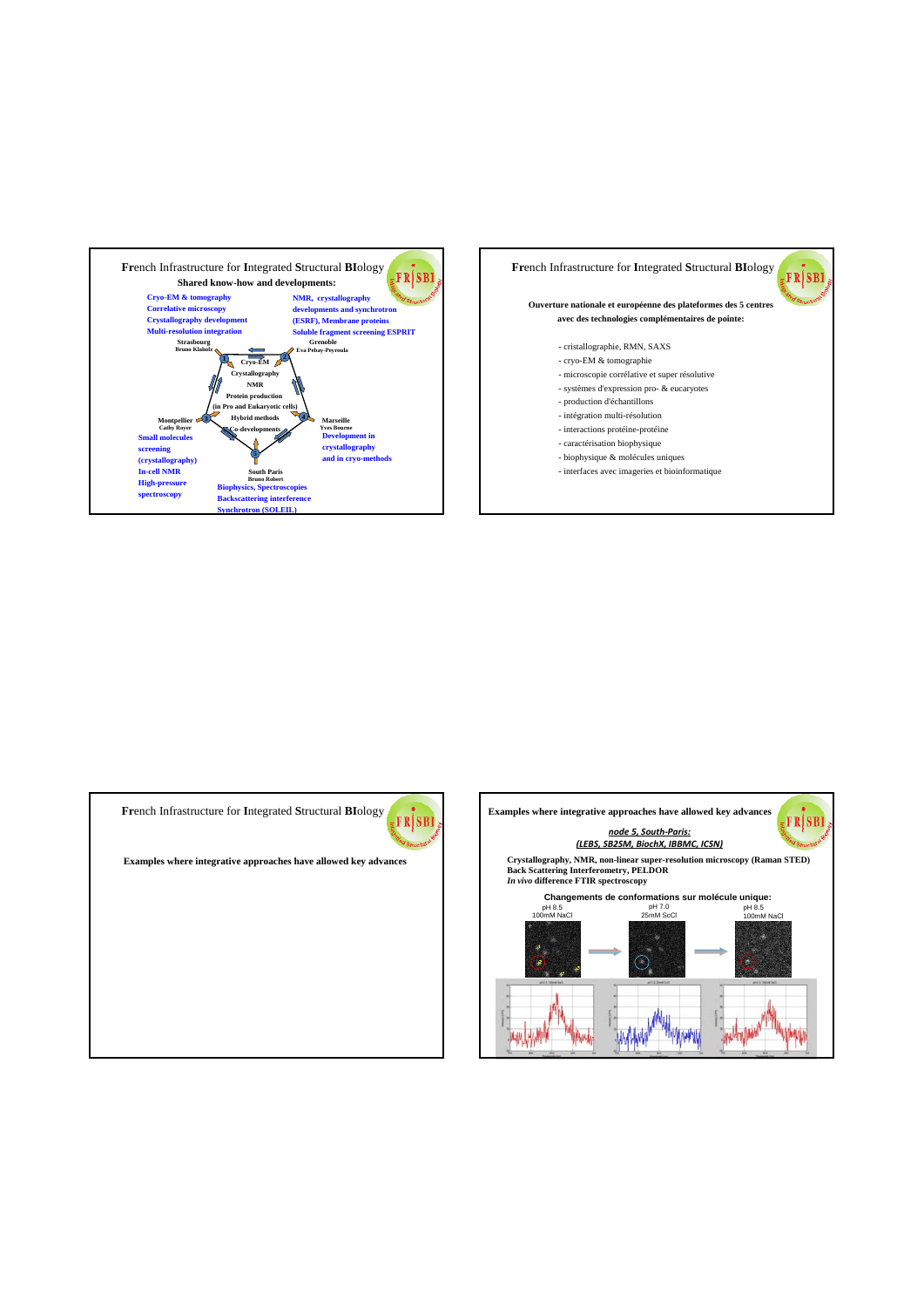





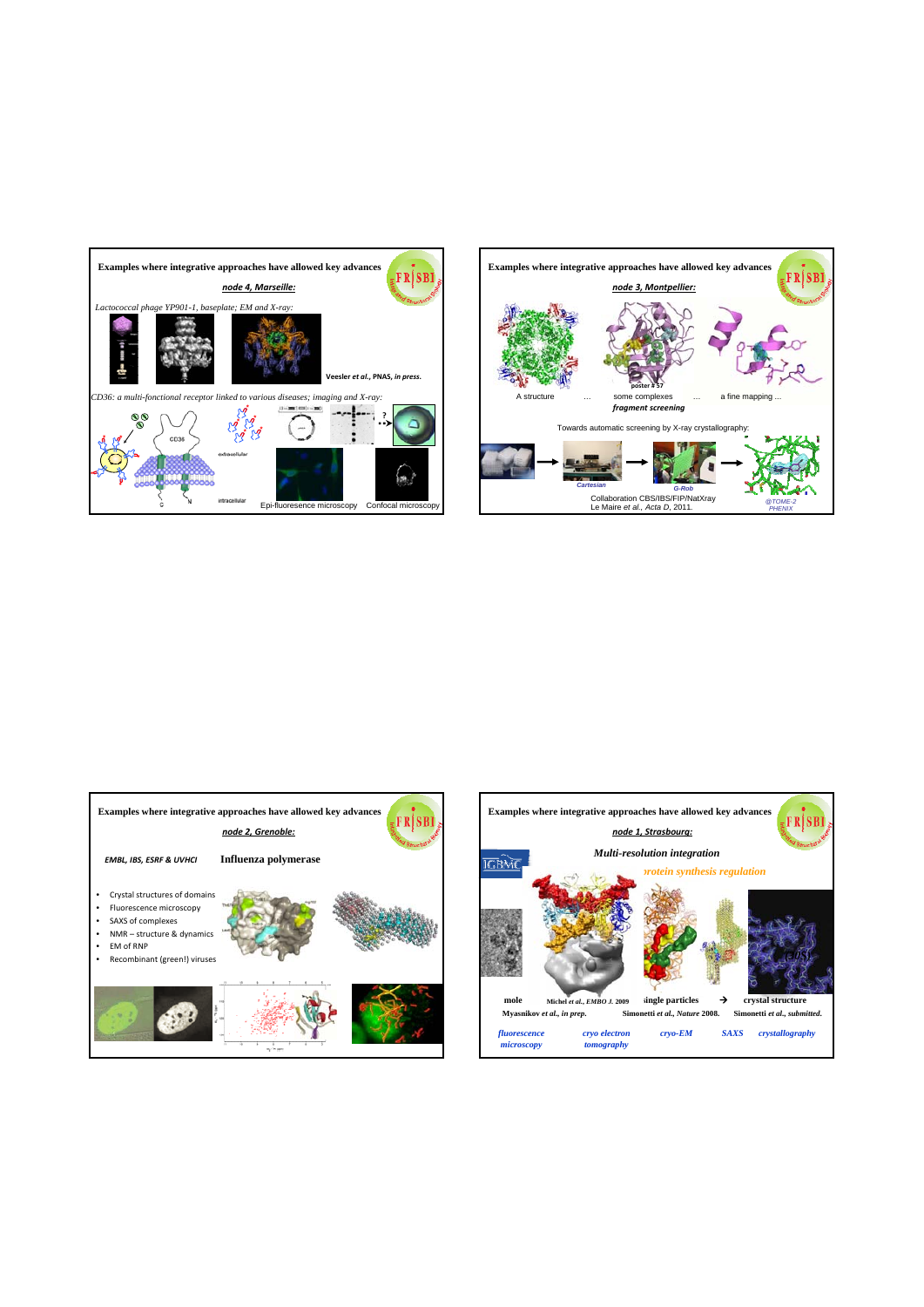





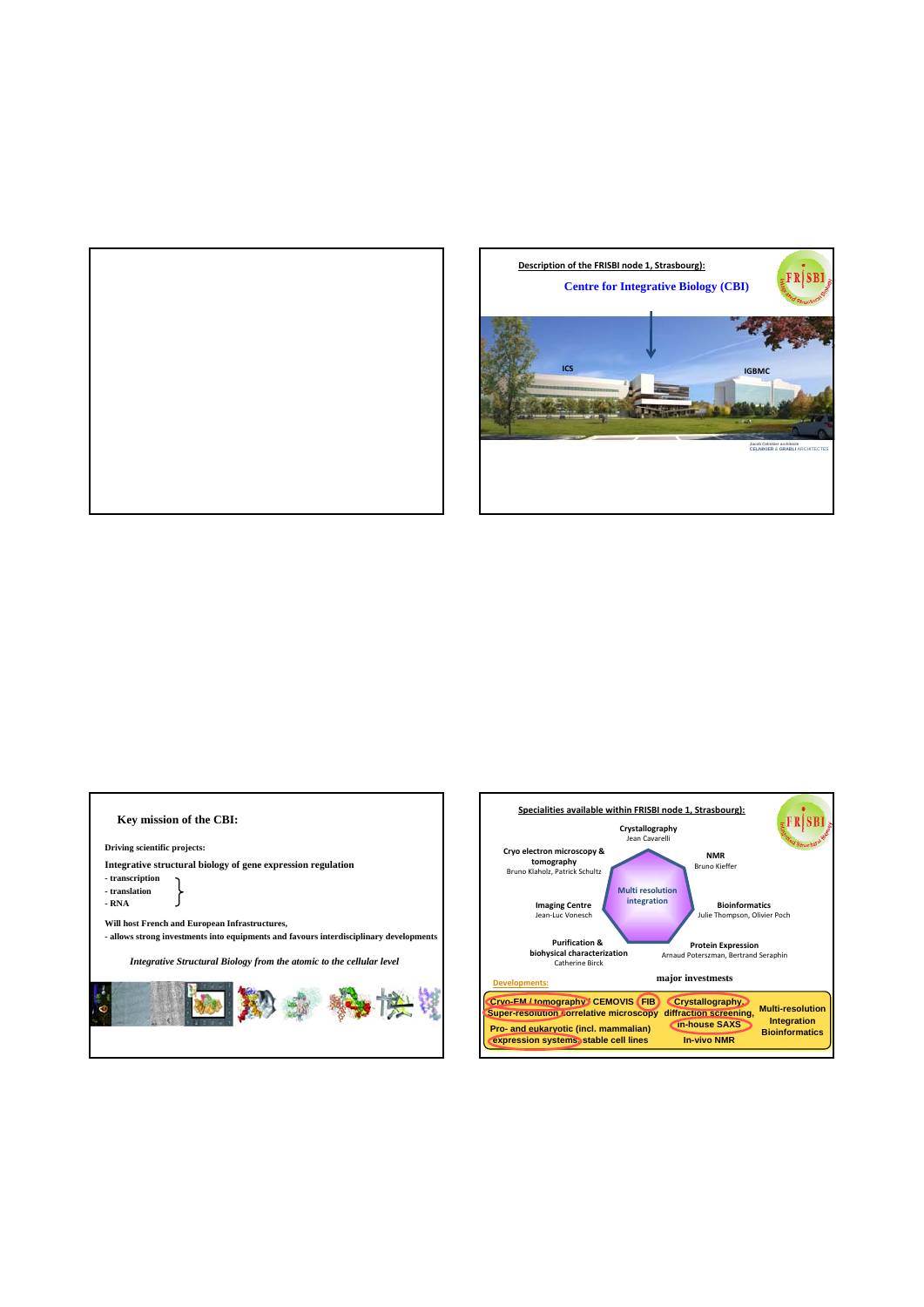





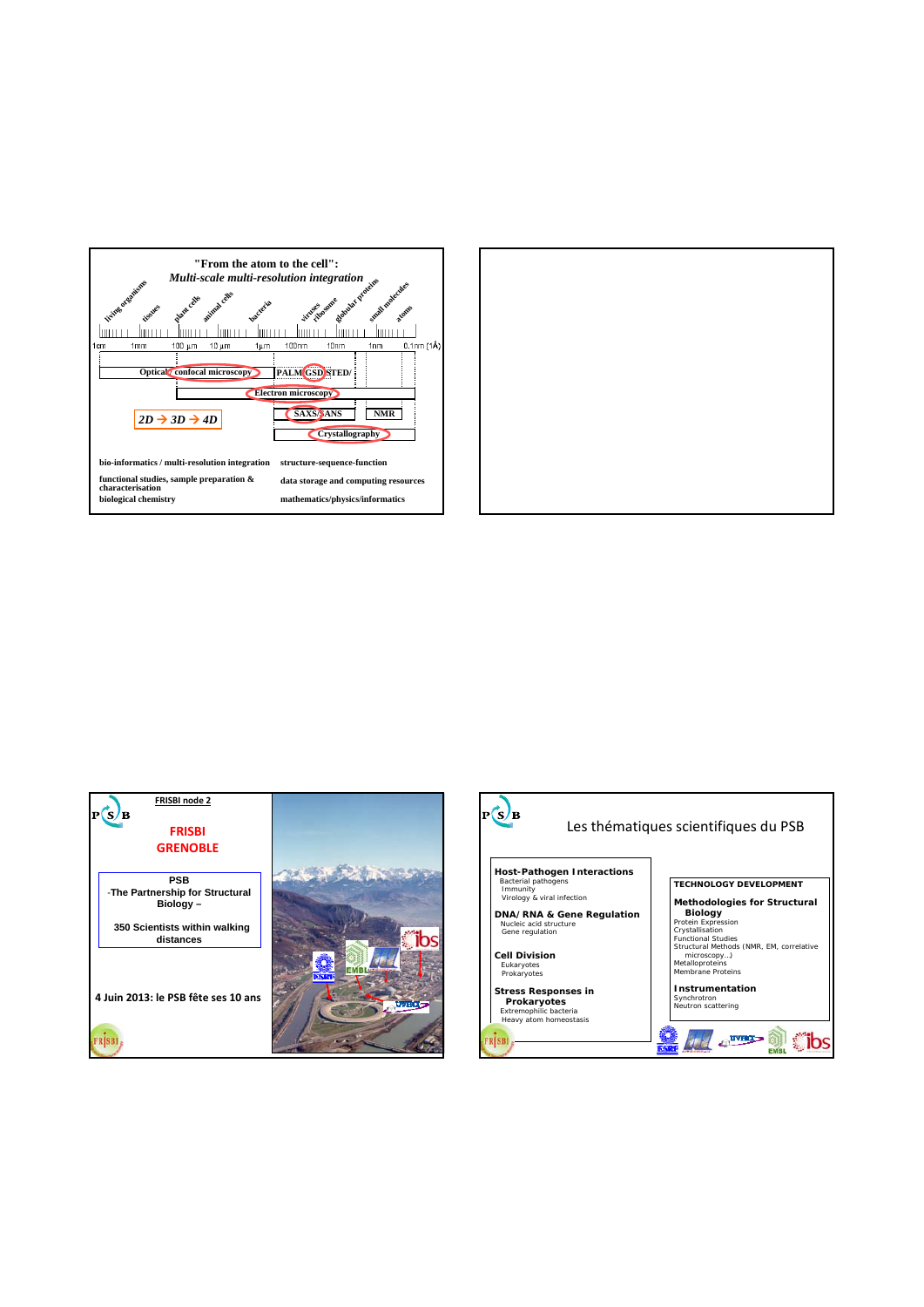



## Principes généraux de l'UMS

Écriture d'un texte basé sur les plateformes Européennes

Chaque utilisateur paie pour l'unité consommée Le tarif de l'unité varie en fonction du type d'utilisateur

### **Tarification**

 $_{\rm P}(s)_{\rm B}$ 

RSBI

- 1) Définir les unités d'accès pour chaque plateforme (temps, nbre manips,..)
- 2) Calculer l'unité de coût
- 3) Définir le type d'utilisateur
- 4) Définir le coût imputable par type d'utilisateur
- 5) Etablir une liste des tarifs

Au démarrage: 7 PF sont intégrées à l'UMS (UMS gère facturation, maintenance et fonctionnement) Les autres entrent progressivement mais peuvent se faire assister par l'UMS pour la facturation

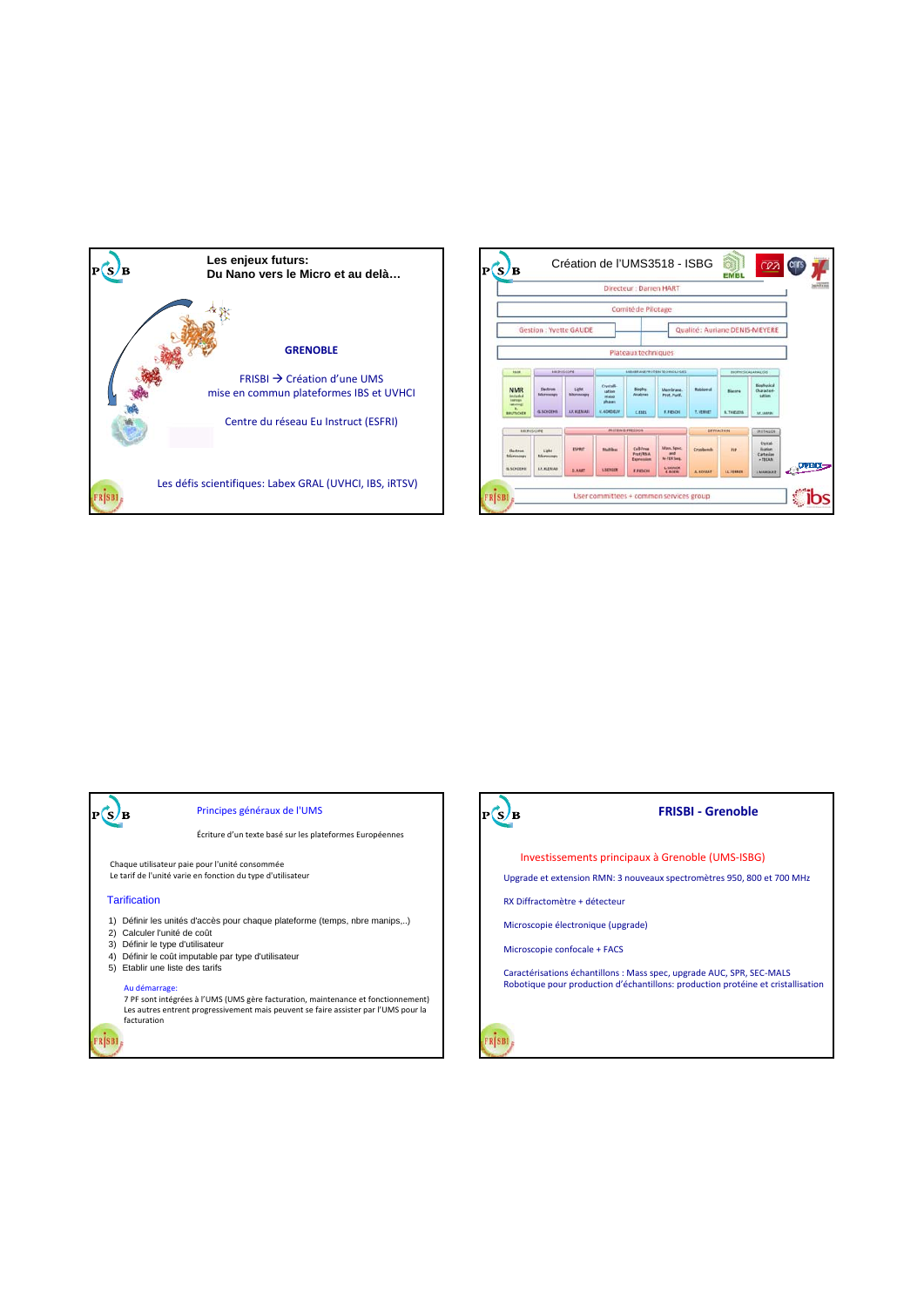

FRSBI

## **Conférences et formations**

- Programme de 2012<br>- "Future challenges in integrative structural biology" (Strasbourg), 110 participants, 56<br>instituts, 16 pays<br>- "Production and characterization of macromolecular complexes" (Strasbourg), 84 participants,
- instituts, 10 pays<br>- Formation: Production, purification and charact. of macromolecular complexes (Strasbourg), 16<br>participants., 16 instituts, 9 pays.<br>- Symposium on membrane protein crystallization (Grenoble)
- 

## **Programme de 2013 établi:**

- 
- Cryo-coupe et Immuno-marquage (Strasbourg), national<br>- Getting the best from your structural data: beyond black boxes (Strasbourg), européen<br>- RMN (Montpellier; UMS Biocampus), national<br>- Diffraction *in situ* sur G-rob
- 

### **Programme de 2014 en cours d'établissement:**

- Current challenges in integrative structural biology (Strasbourg), européen<br>- Ecole d'été: biologie structurale et cellulaire intégrée, Les Houches (Grenoble)<br>- Practical workshop: "High-throughput methods for Protein Pr
- européen.
- **Formation doctorale**: Projet avancé de Mise en place d'un Réseau National de Formation en Biologie Structurale Intégrative Bio3D (coord. J. Cavarelli)

**http://frisbi.eu**